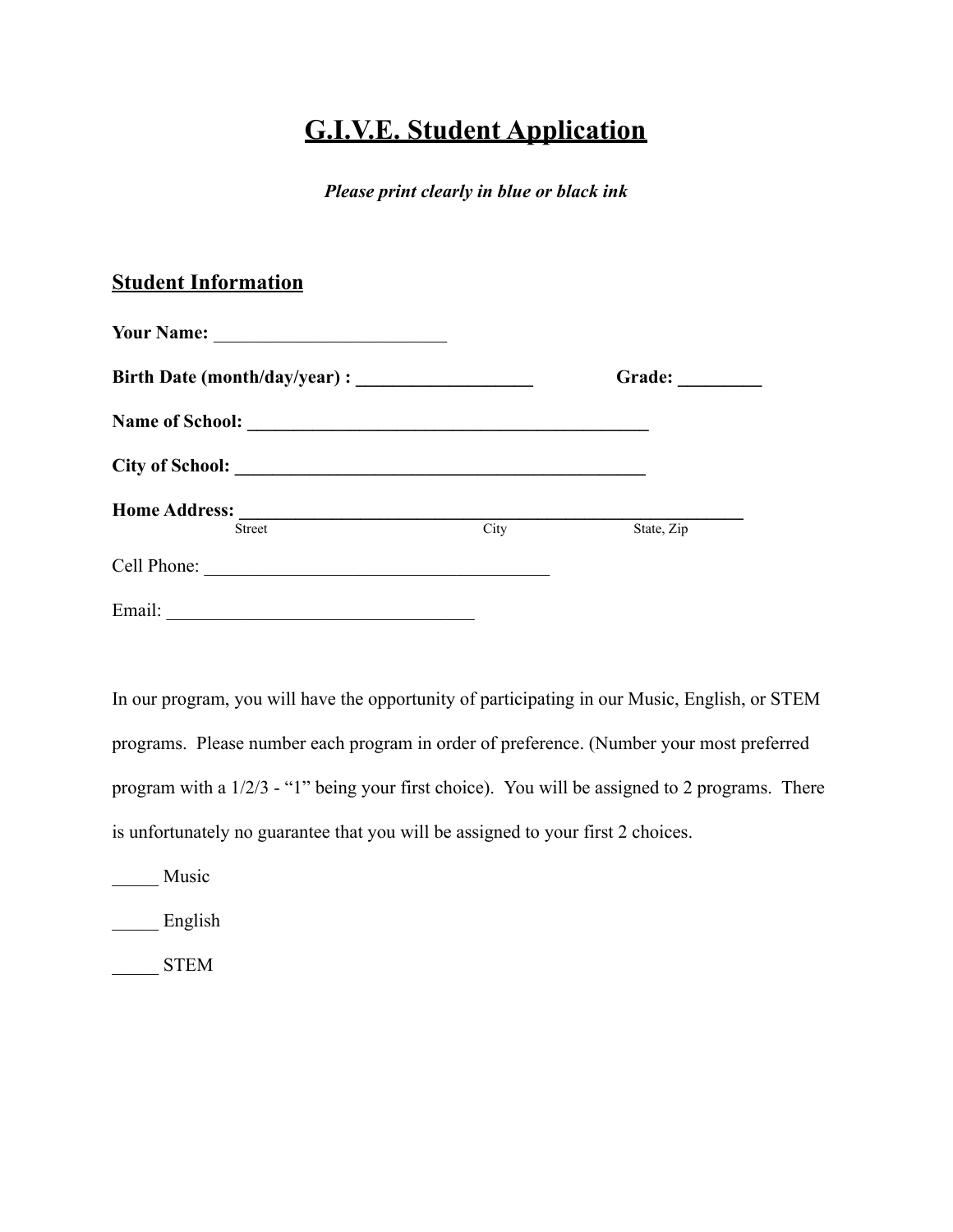If you would like to participate in the music program, please check which instrument you own. If you do not own one of these instruments, please check the appropriate box. You must own the instrument you are interested in studying.

▢ Violin

- ▢ Piano/Keyboard
- ▢ Cello
- ▢ Guitar

▢ Flute

▢ Clarinet

▢ Voice

▢ I do not have one of these instruments and would like to study music theory.

## **Parent/Guardian Information**

**Name: \_\_\_\_\_\_\_\_\_\_\_\_\_\_\_\_\_\_\_\_\_\_\_\_\_\_**

**Daytime Phone:** 

**Cell Phone:**  $\blacksquare$ 

**Email:**  $\blacksquare$ 

*The G.I.V.E. program has eligibility requirements based on Annual Household Income. Please indicate the following by checking the appropriate line:*

**Number of people in your Household:**

\_\_\_\_\_ 2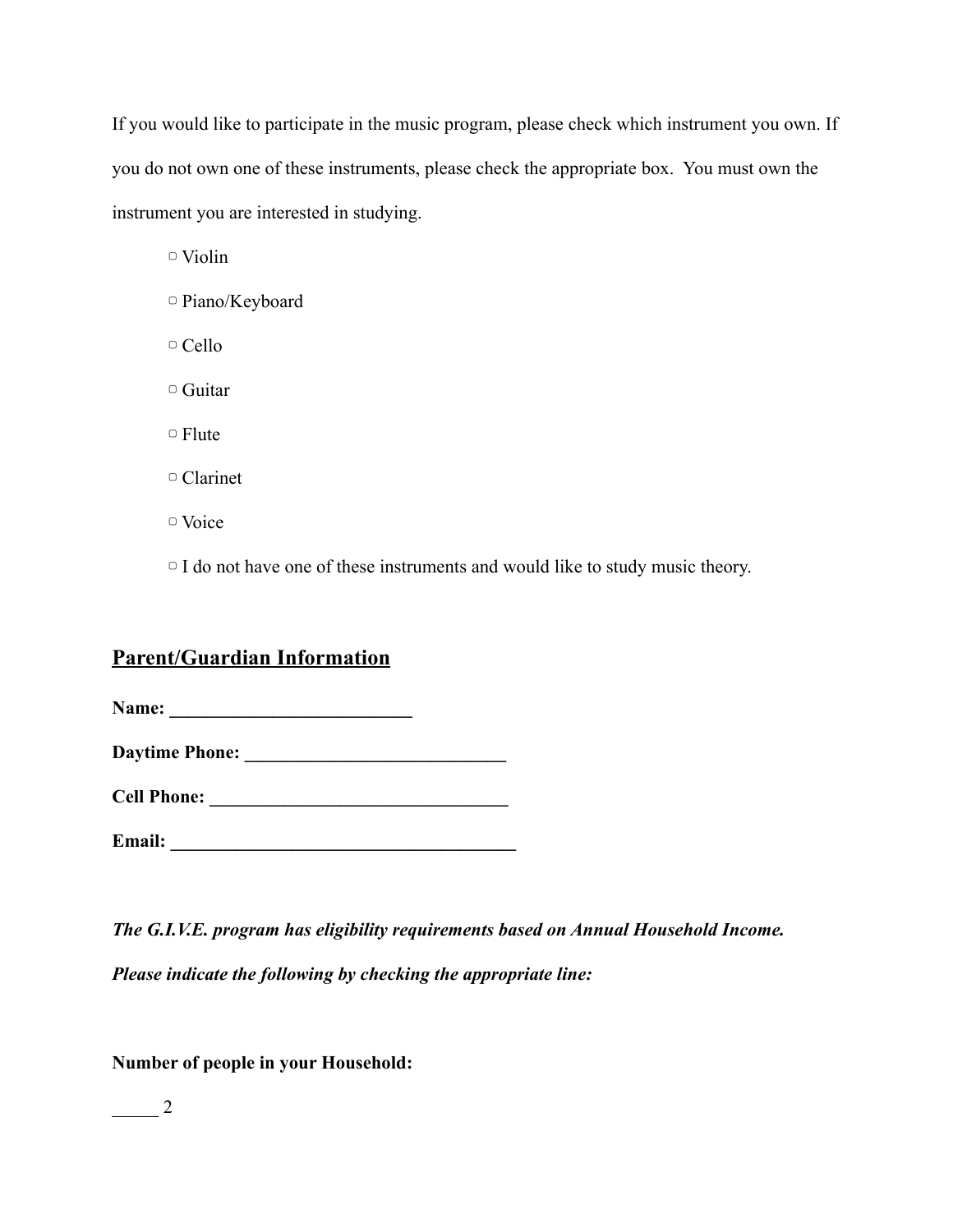\_\_\_\_\_ 3  $\frac{4}{\sqrt{2}}$  $\overline{\phantom{0}}$  5 over 6

**Annual Household Income: (please check what applies)**

**\_\_\_\_\_ < \$12,000 \_\_\_\_\_\$12,000 - \$15.999 \_\_\_\_\_\$16,000 - \$30,499 \_\_\_\_\_\$30,500 - \$49.000 \_\_\_\_\_\$49,200 - \$61,999 \_\_\_\_\_> \$62,000**

## **G.I.V.E Code of Conduct**

- **● Keep a positive attitude**
- **● Be willing to learn**
- **● Show respect to others including other students/participants and instructors**
- **● Will follow instructions/rules about using Zoom (i.e. will keep video camera and sound turned on at all times, will stay in view of the camera)**
- **● Complete activities and assignments to the best of your ability**